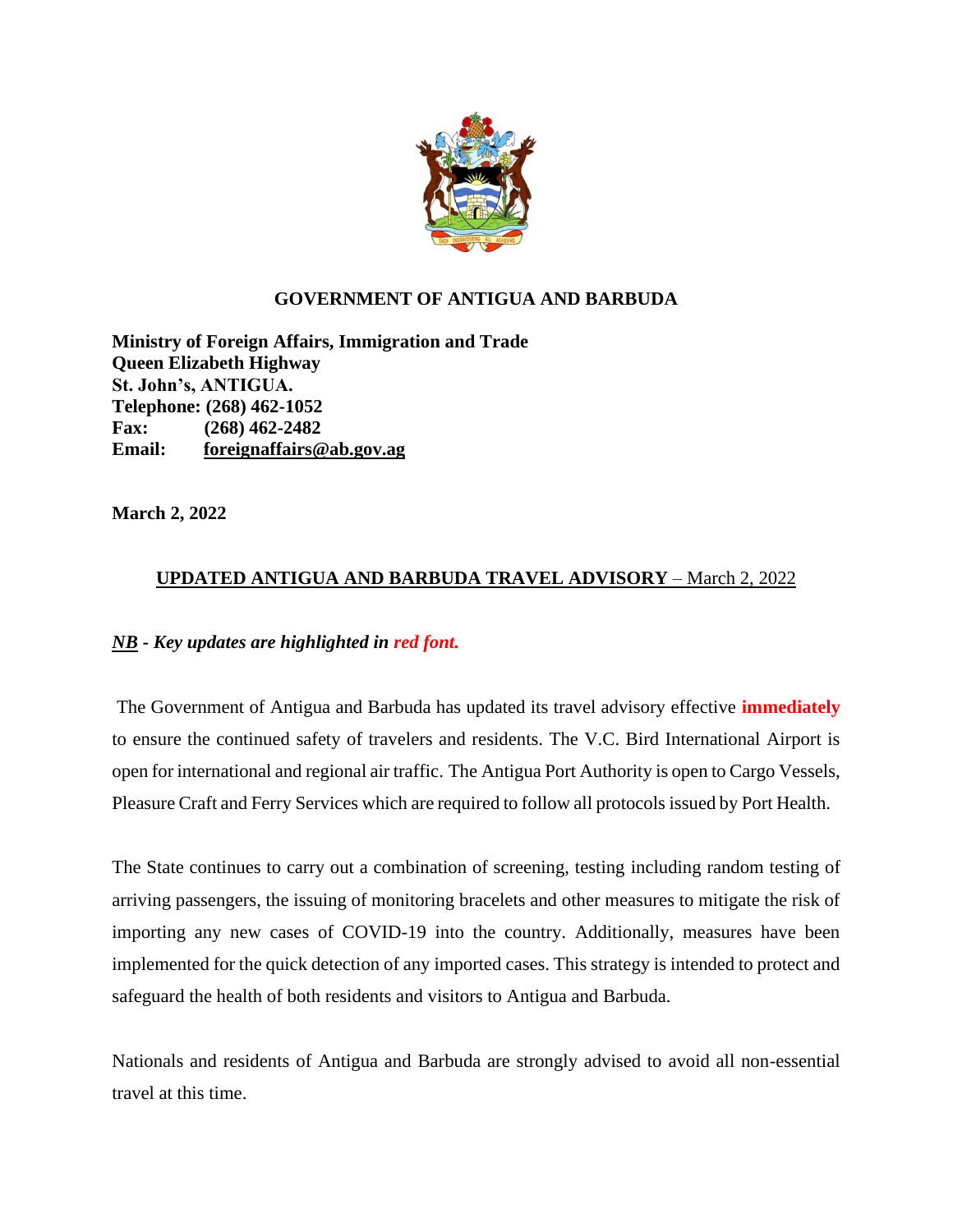The protocols implemented are as follows:

- 1. **Arriving passengers are required to present verifiable documentation of full vaccination using World Health Organization (WHO) or Ministry of Health Wellness and the Environment (MOHWE) approved 2-dose COVID 19 vaccine or a single dose vaccine to be permitted entry into Antigua and Barbuda. Partially vaccinated/unvaccinated returning nationals and residents may be exempt from this stipulation (see Protocol #6 for further guidance). Children below the age of eighteen (18) years arriving at a port of entry are also exempted from this requirement.**
- **2. Fully vaccinated arriving passengers can present a RT PCR test negative result of four (4) days or fewer from date of testing, OR an approved Rapid Antigen test negative result of four (4) days or fewer from date of testing to be permitted entry into Antigua and Barbuda. This includes transiting passengers. Only tests using nasopharyngeal or oropharyngeal specimens/swabs are accepted. Home tests, self-administered tests and those using saliva samples are not accepted. The list of approved Rapid Antigen tests is provided in the Appendix.**
- **3. Fully vaccinated passengers with valid SARS-CoV-2 (COVID 19) Rapid Antigen Test negative results may be required to submit to a RT PCR test for SARS-CoV-2 upon arrival at their own expense. Instructions on permissible activities while awaiting results will be provided by Port Health officials.**
- **4. Unvaccinated minors between the ages of five and eighteen years old must present a negative RT PCR test/ Rapid Antigen test of four (4) days or fewer from date of testing. Unvaccinated minors who are not staying at a certified resort/accommodation (Airbnb)) will be required to quarantine at home for a period of 10 – 14 days.**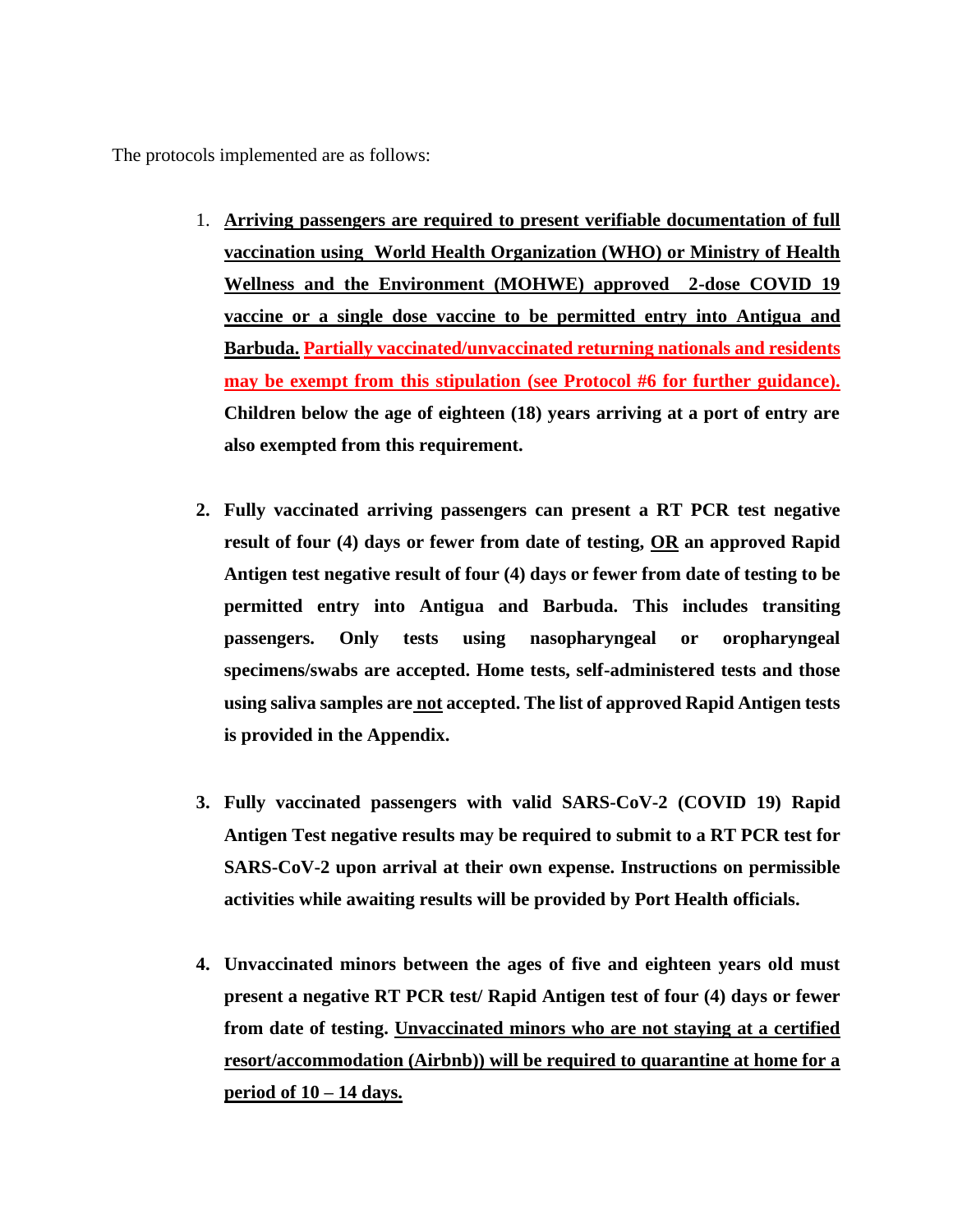- 5. Children below the age of **five (5) years** entering Antigua and Barbuda, DO NOT REQUIRE a COVID -19 RT-PCR test.
- 6. **Unvaccinated returning nationals and residents with no COVID 19 symptoms are permitted entry provided they:**
	- **a. Present a negative certified PCR/Rapid Antigen Test result taken no more than four (4) days prior to arrival in Antigua and Barbuda.**
	- **b. Submit to RT PCR testing upon arrival at their own expense.**
	- **c. Quarantine for ten (10) days if partially vaccinated** 
		- **i. Either received 1 dose of a 2-dose vaccine OR**
		- **ii. the 2nd dose of a 2-dose vaccine was received less than two weeks prior to arrival.**
	- **d. Quarantine for fourteen (14) days if unvaccinated.**

**If symptoms appear during the period of quarantine, the person must be placed in isolation and will be tested for COVID-19.**

- **7. Fully vaccinated passengers entering Antigua and Barbuda who can present verifiable documentation that they have received both doses of a World Health Organization (WHO) or Ministry of Health Wellness and the Environment (MOHWE) approved 2-dose COVID 19 vaccine or one dose of a single dose COVID 19 vaccine and have a COVID-19 RT-PCR/ approved Rapid Antigen negative test result will be allowed to stay at bio safe/certified accommodation/yacht. At least two (2) weeks must have passed since the administration of the FULL vaccine dosage.**
- **8. Fully vaccinated returning nationals and residents who can present verifiable documentation that they have received both doses of a WHO or MOHWE**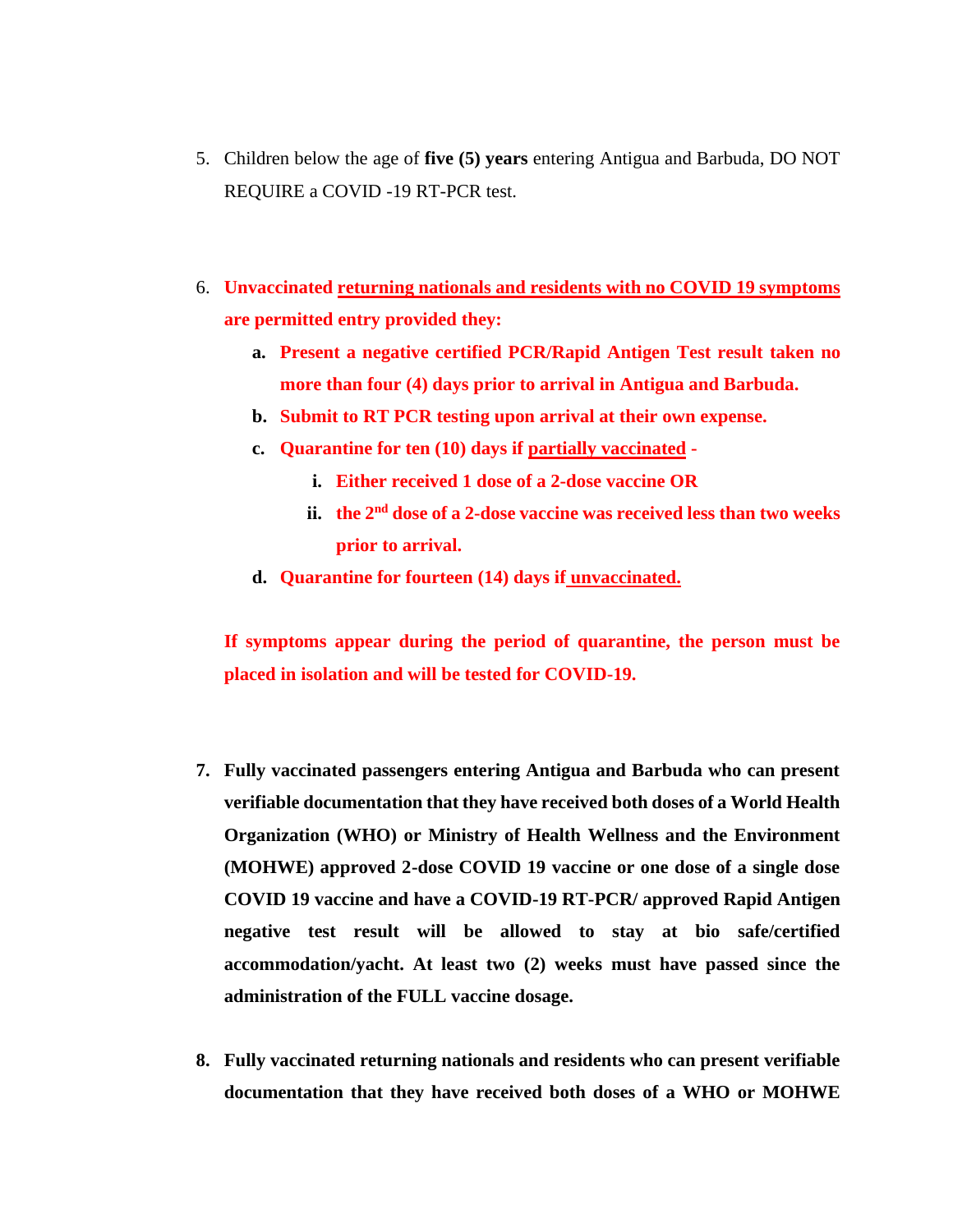**approved 2-dose COVID 19 vaccine or one dose of a single dose COVID 19 vaccine and have a COVID-19 RT-PCR/ approved Rapid Antigen test negative result will not be required to quarantine. At least two (2) weeks must have passed since the administration of the FULL vaccine dosage.**

- 9. Persons quarantined at a government-approved facility for a period of fourteen (14) days will do so for a fee not exceeding **EC\$82.00** per night.
- 10. Arriving passengers who are permitted to quarantine at home or instructed to stay at a government quarantine facility may be required to wear a monitoring bracelet according to the Quarantine Authority regulations.
- 11. **Passengers who arrive** 
	- **without COVID 19 test results, or**
	- **with results from incorrect COVID 19 test assays, or**
	- **with Rapid Antigen Test results of four (4) days or more from their travel date**

**will be charged the cost of administering of the required RT PCR test assay. The fee is US\$50.00 for nationals and US\$100.00 for non-nationals.**

- 12. Visitors are required to observe all protocols during their stay and patronize only COVID-19 certified businesses such as restaurants and excursions for the duration of their trip.
- 13. Passengers granted medical exemption arriving for **medical treatment/procedures** must have a negative COVID-19 RT-PCR taken within four (4) days of their flight. They also must comply with Ministry of Health Guidelines for the Transfer of Patients into Antigua and Barbuda, to include: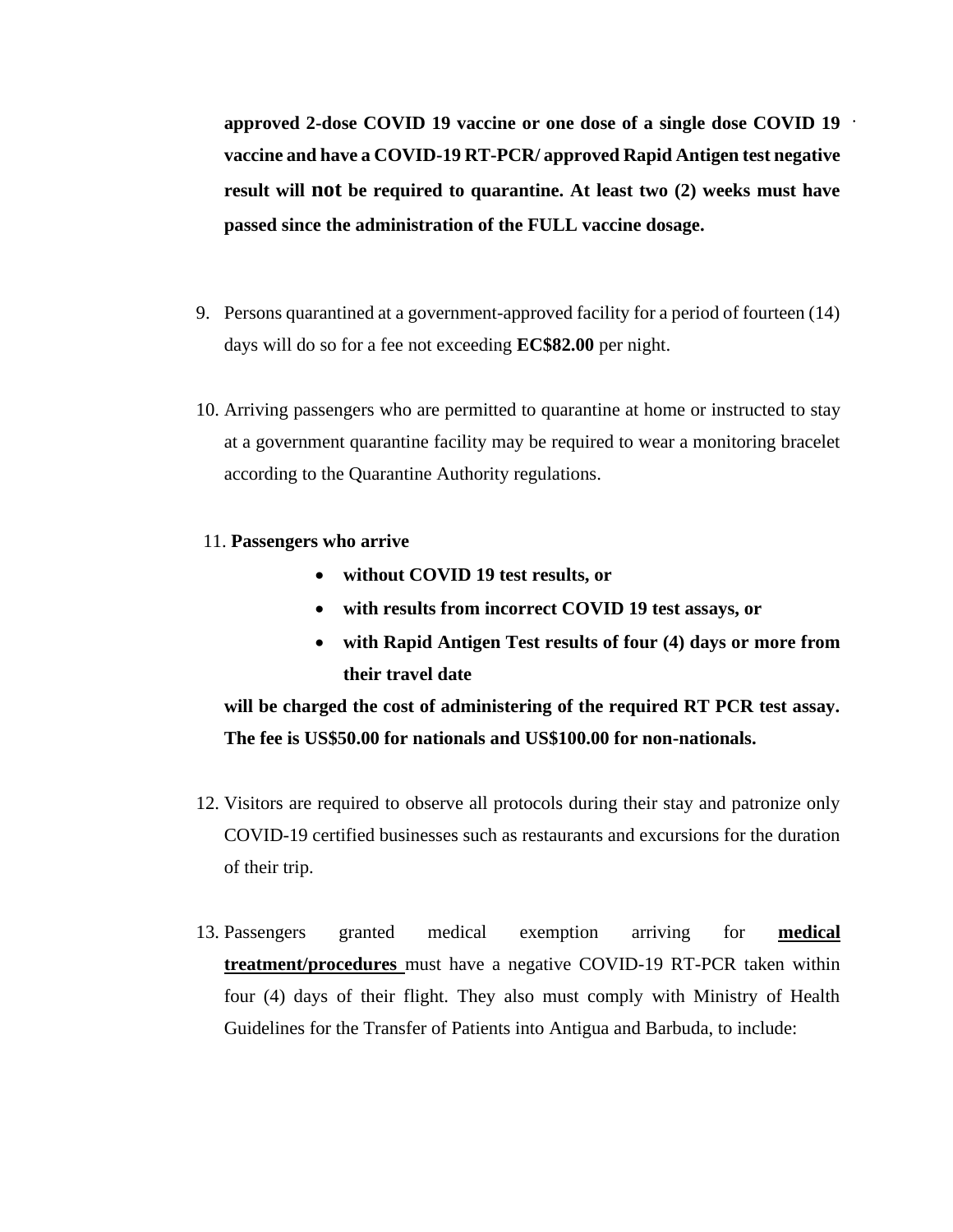- a) A letter of Request for Medical Transfer from the Chief Medical Officer (CMO) of the originating country to the CMO of Antigua and Barbuda who is also the Quarantine Authority.
- b) A medical report detailing patient's condition, treatment required and the urgency of the situation.
- c) A Letter of Acceptance from the receiving institution stating that the patient has been accepted for care, together with the name of the physician who will be managing the patient.
- d) The intended address in Antigua and Barbuda, together with the name and telephone number of a contact person if available.
- 14. The wearing of face masks in public spaces is mandatory throughout Antigua and Barbuda and social/physical distancing protocols must be adhered to. Therefore, all passengers arriving in Antigua and Barbuda must wear a face mask on disembarkation, while on the airport compound and in all public places.
- 15. All arriving passengers must complete a Health Declaration Form and will be subject to screening and temperature checks by Port Health Authorities upon arrival in Antigua and Barbuda. Passengers who knowingly present false declarations of COVID-19 negative tests or vaccination on arrival will be fined according to the laws of Antigua and Barbuda.
- 16. Arriving passengers with symptoms of COVID 19 may be isolated as determined by the Health Authorities.
- **17.** Transiting passengers/Crew members who require an overnight stay will be required to proceed to a hotel or government certified facility to await departure.
- **18. Rapid antigen tests will be permitted for departing passengers in cases where the receiving states permit the use thereof by individuals returning to their**